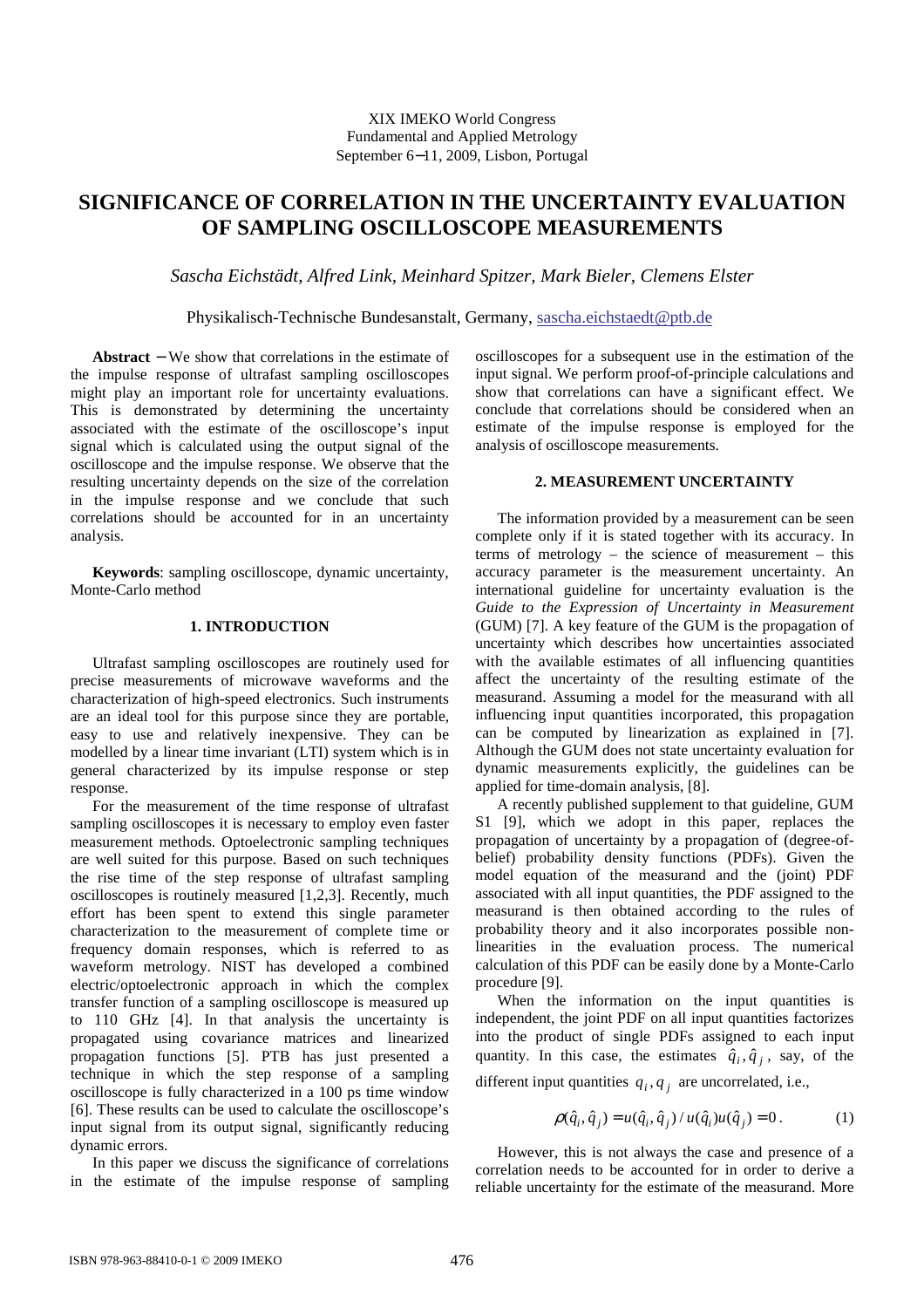precisely, we will show that when an estimate  $\hat{h}(t)$  of the impulse response  $h(t)$  is used to estimate the oscilloscope's input signal, the correlation  $\rho(\hat{h}(t_i), \hat{h}(t_j))$  at different times can play an important role for the size of the resulting uncertainty. Hence, such correlation needs to be determined when the impulse response is estimated from measurements.

# **3. BASICS OF OSCILLOSCOPE CALIBRATIONS**

In this section we introduce some well-known basics required for the understanding of the uncertainty evaluation presented in section 4. The impulse response *h*(*t*) of a system corresponds to its output for a unit impulse input signal and fully characterizes the time-domain behaviour of the system. For a general input signal  $x(t)$  the corresponding output signal *y*(*t*) results from the convolution of the input signal with the impulse response

$$
y(t) = (x * h)(t) . \tag{2}
$$

An integration of the impulse response results in the step response. The rise time of a system is usually defined as the difference of the 90 % and 10 % quantile of the normalized step response [1]. Early characterization techniques for ultrafast sampling oscilloscopes focused on this quantity as a single parameter characterization that expresses the speed of the oscilloscope. Recently, new analysis techniques have been developed which focus on the measurement of the whole step response (or transfer function) and not just on a single parameter [4,6]. Such measurements are referred to as waveform metrology.

We have performed some simple model calculations to illustrate the importance of waveform metrology and show that such measurements considerably improve the characterization of sampling oscilloscopes as compared to single parameter characterizations. We focus on the impulse response, but of course the same effects are obtained if one considers the step response or the transfer function.



**Fig. 1** Impulse response (solid line) with associated standard uncertainty (dashed lines) of a nominal 70 GHz sampling oscilloscope [6].

In figure 1 the measured impulse response of a nominal 70 GHz sampling oscilloscope is shown together with its uncertainty. The data were taken from reference [6].

For a Gaussian pulse with a full-width-at-half-maximum (FWHM) of 4.4 ps as a model input signal (see solid line in the upper part of figure 2) we calculated the output of the oscilloscope using the best estimate of the impulse response according to equation (2). The resulting output signal is shown as dashed line in the upper part of figure 2. To realize the single parameter characterization we took a Gaussian impulse response with the same FWHM as the measured impulse response. An estimate of the oscilloscope's input signal is then obtained by deconvolution of the output signal with the Gaussian impulse response. This estimate is shown as dotted line in the upper part of figure 2. The estimate shows significant dynamic errors, cf. lower part of figure 2. The maximum absolute value of the difference is larger than 30 % of the maximum input signal amplitude, which clearly visualizes the need to perform full waveform metrology instead of a single parameter characterization.



**Fig. 2** Top: Input signal (solid line), resulting output (dashed line) and estimated input (dotted line) obtained from deconvolution of the output signal with Gaussian impulse response. Bottom: Relative error of estimation if only a single parameter characterization is applied.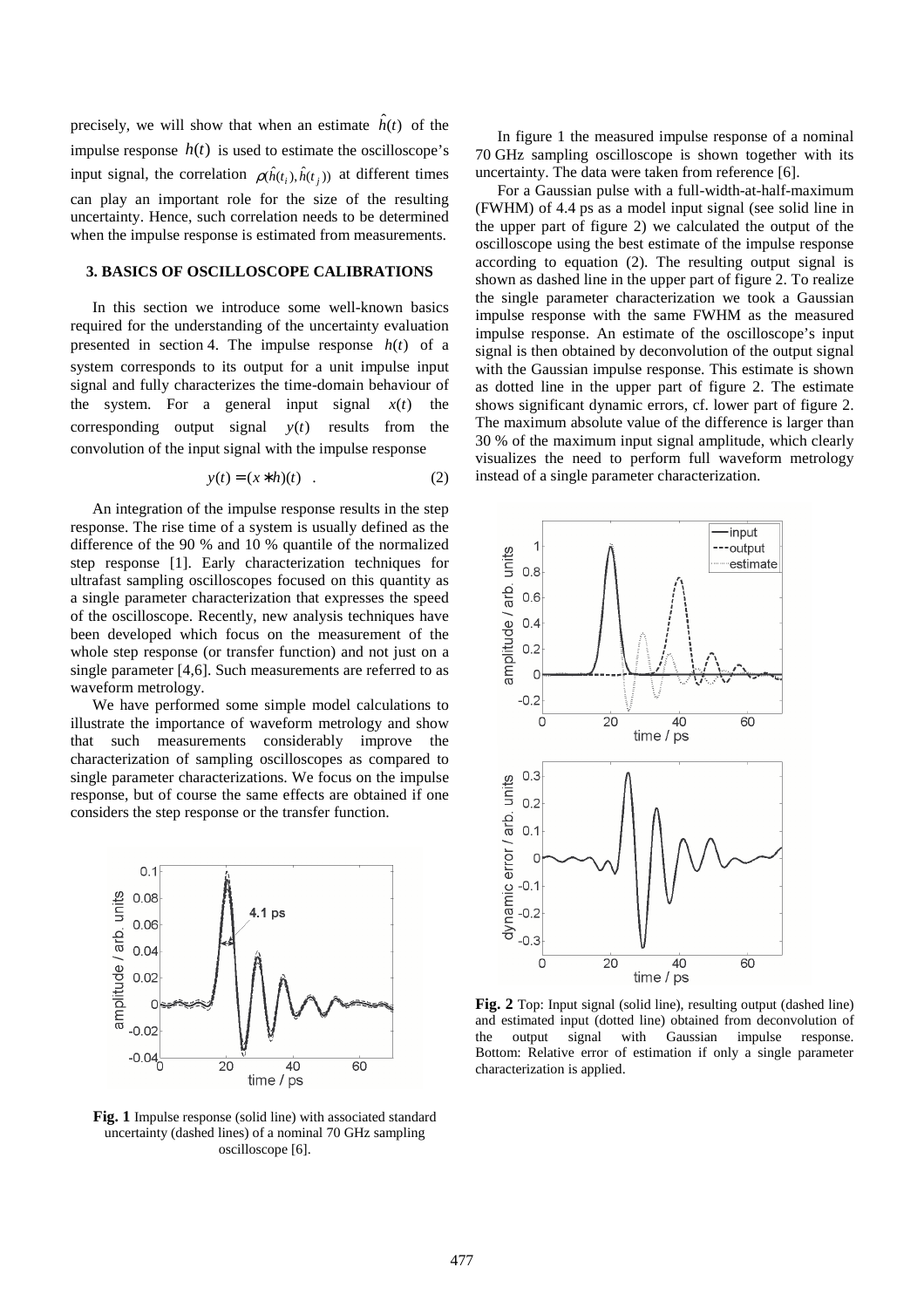### **4. INPUT ESTIMATION AND UNCERTAINTY EVALUATION**

We now focus on the uncertainty evaluation of an estimate of the oscilloscope's input signal when it is determined from its output signal and the impulse response. This calculation extends the referenced methods [3-6] in that we consider the estimation of an input signal from the oscilloscope output signal including an uncertainty evaluation according to GUM S1.

 In a first step we perform the calculation without considering correlations in the estimate of the impulse response. In a second step we demonstrate that correlations can lead to significant changes in the resulting uncertainties.

The model equation for our calculations reads

$$
x(t) = F^{-1}\left\{\frac{Y(\omega)}{H(\omega)}\right\},
$$
 (3)

where

$$
H(\omega) = \mathbf{F}\{h(t)\}
$$
  
\n
$$
Y(\omega) = \mathbf{F}\{y(t)\}
$$
 (4)

and  $F$  and  $F<sup>-1</sup>$  denote Fourier and inverse Fourier transform. The input quantities are the oscilloscope's output signal  $y(t)$  and its impulse response  $h(t)$ .

For our calculations we use the measured impulse response and its associated uncertainty plotted in figure 1. As noted above the data belongs to a calibrated sampling oscilloscope with a nominal bandwidth of 70 GHz [6]. We take as input signal a Gaussian pulse with FWHM of 6 ps and compute the corresponding output signal  $y(t)$  by multiplication with  $H(\omega)$  in the frequency domain. For the application of equation (2) it is necessary that  $|H(\omega)|$  is bounded from below at least in the frequency region which essentially contains the support of  $Y(\omega)$ . Thus, we here constrain our calculations to the frequency region from zero to 200 GHz where  $|H(\omega)|$  is known to be bounded from below and beyond which  $Y(\omega)$  is sufficiently close to zero, see figure 3.

For ease of presentation we here assume that *y*(*t*) is known exactly, i.e., no noise has corrupted the oscilloscope's output signal. With respect to  $h(t)$ , we assume an estimate  $\hat{h}(t)$  and an associated uncertainty  $u(\hat{h}(t))$  is available for each time instant *t*.

For the evaluation of measurement uncertainty according to GUM S1 a joint PDF is assigned to the discretized impulse response and propagated through the discretized model equation (3) to a PDF for the discrete input signal estimate. To this end, samples from the PDF of the impulse response are drawn repeatedly and propagated through the (discretized) model (3,4), thereby providing samples from the desired PDF of the input signal estimate. All calculations

are done in the discrete time and frequency domain, and equations (3,4) are realized by the discrete Fourier transform (DFT) and its inverse.



**Fig. 3** Normalized magnitude spectrum of the oscilloscope's output signal

Firstly, we assume that no correlation between different times for the estimates of the impulse response is present. Hence, realizations of the impulse response for the Monte-Carlo procedure are drawn by equation (5) where  $t_1, \ldots, t_n$ denote the considered discrete times and  $N(\hat{\mathbf{h}}, \mathbf{U}_{\hat{\mathbf{h}}})$  denotes a multivariate Gaussian distribution with expectation  $\hat{\mathbf{h}}$  and diagonal covariance matrix  $\mathbf{U}_{\hat{\mathbf{h}}}$ .

$$
\mathbf{h}_{k} \sim N(\hat{\mathbf{h}}, \mathbf{U}_{\hat{\mathbf{h}}}) \qquad k = 1, ..., M
$$
  
\n
$$
\hat{\mathbf{h}} = (\hat{h}(t_{1}), ..., \hat{h}(t_{n}))^{T}
$$
\n
$$
\mathbf{U}_{\hat{\mathbf{h}}} = \begin{pmatrix} u^{2} (\hat{h}(t_{1})) & \cdots & 0 \\ \vdots & \ddots & \vdots \\ 0 & \cdots & u^{2} (\hat{h}(t_{n})) \end{pmatrix}
$$
\n(5)

For each realization of  $\mathbf{h}_k$  a corresponding input signal  $x_k$ is calculated according to the discretized equation (3,4). The computation of a best estimate for the input signal as the mean and its associated squared uncertainty as the variance results in:

$$
\hat{x}(t_i) = \text{mean}_{k=1,...,M} \{ (x_k(t_i)) \}
$$
  

$$
u^2(\hat{x}(t_i)) = \text{var}_{k=1,...,M} \{ (x_k(t_i)) \}
$$
 (6)

Figure 4 shows the resulting estimate and its associated uncertainty using  $M = 10<sup>4</sup>$  Monte-Carlo runs. As expected, the estimate  $\hat{x}(t)$  coincides with the simulation input signal  $x(t)$ . Next, we extend the above analysis and consider correlations in the estimate of the impulse response. We assume that the uncertainty matrix  $\mathbf{U}_{\hat{\mathbf{h}}}$  has the following artificial correlation structure

$$
\mathbf{Corr} = \mathbf{I}(1 - \rho) + \rho \cdot \mathbf{11}^{\mathrm{T}}
$$
 (7)